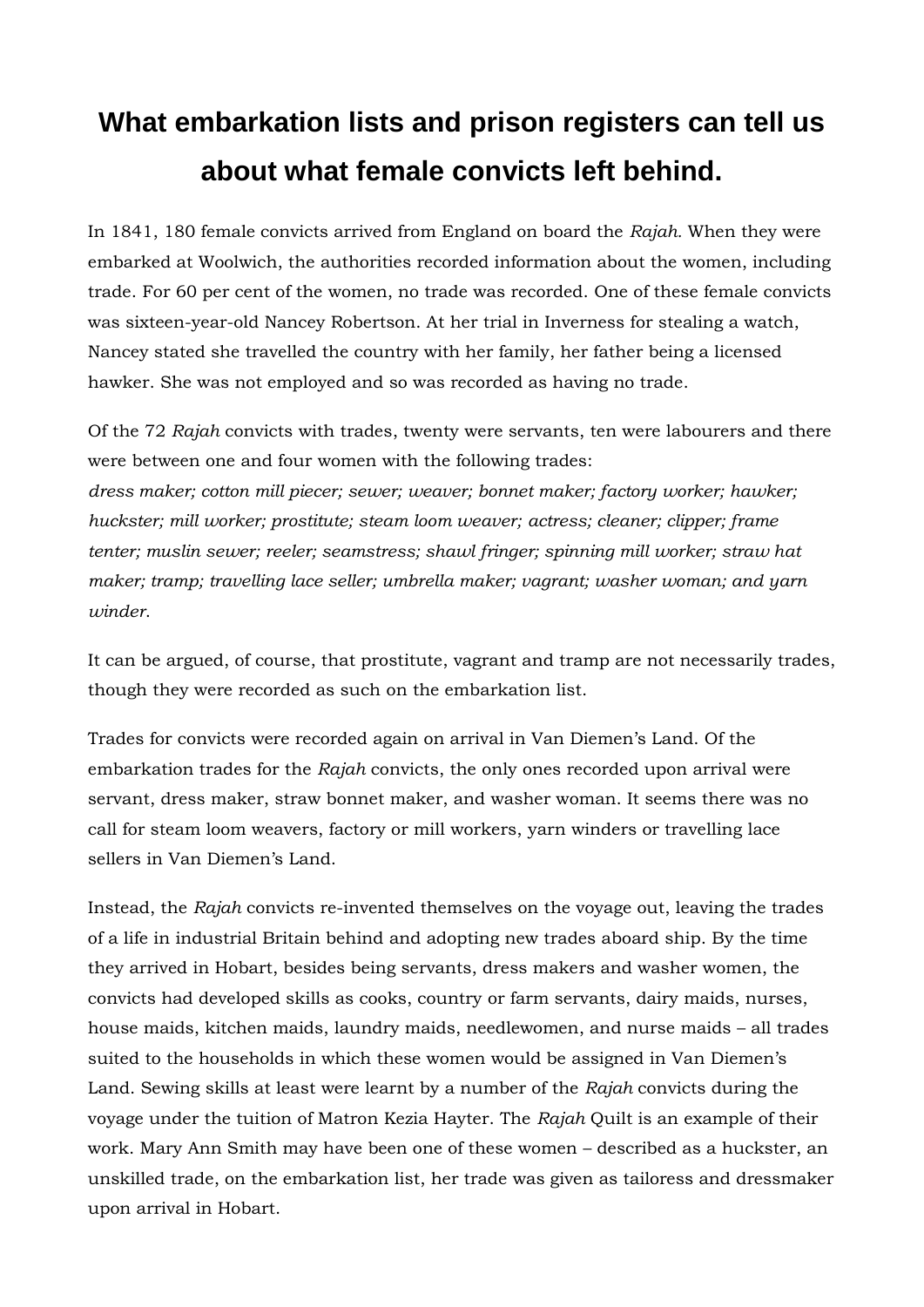Nancey Robertson (mentioned earlier) was described as a housemaid by the time she arrived in Hobart – one can only wonder how a girl who had lived with her family travelling the country, followed by time spent in gaol and on board ship, could have gained experience as a housemaid! However, the change in occupation from travelling lace seller to cook and housemaid makes more sense for 54-year-old widow Sarah Dennerley. Sarah probably had enough life experience to be described as a cook and housemaid upon arrival in Hobart.

There were no *Rajah* convicts described as cooks on the embarkation list, however, by the time they arrived in Van Diemen's Land, about fifty of the women were described as having some cooking skill. It is possible that these women were experienced cooks but had never been in paid work as cooks, and others improved their cooking skills in the role of mess women on the voyage.

The trades and occupations in which female convicts were employed in industrialised Britain did not easily transfer to Van Diemen's Land, but life experience did transfer. Settlers wanted domestic servants not factory workers, hucksters or prostitutes. Skills developed as house wives and mothers were useful to colonial employers, though not all transportees, especially the young single transportees, had the necessary life experience.

Was this change in employment skills also the case for female convicts transported from Ireland? Ireland was basically still an agrarian society, like Van Diemen's Land, at the time most women were transported from there. Did their workforce skills more easily transfer to colonial life?

The Grangegorman Prison registers provide trades for female convicts at the time they were admitted to the Depot, in preparation for embarkation on convict ships. Of the 3,133 female convicts who passed through Grangegorman Depot prior to transportation, 65 per cent were recorded as having no trade – a similar proportion to the 60 per cent of *Rajah* convicts with no trade recorded upon embarkation.

Of the remaining 35 per cent of women admitted to Grangegorman Depot, the majority (730) were recorded as servants. There were 74 plain workers (plain needleworkers), 48 spinners, 39 dress makers, 26 labourers, 19 dealers, 11 farm servants and 10 bonnet makers (see Table 1). All 51 other trades mentioned numbered less than ten female convicts.

| Trade                 | Count | Percentage |
|-----------------------|-------|------------|
| servant               | 730   |            |
| plain [needle] worker |       |            |
| spinster / spinner    |       |            |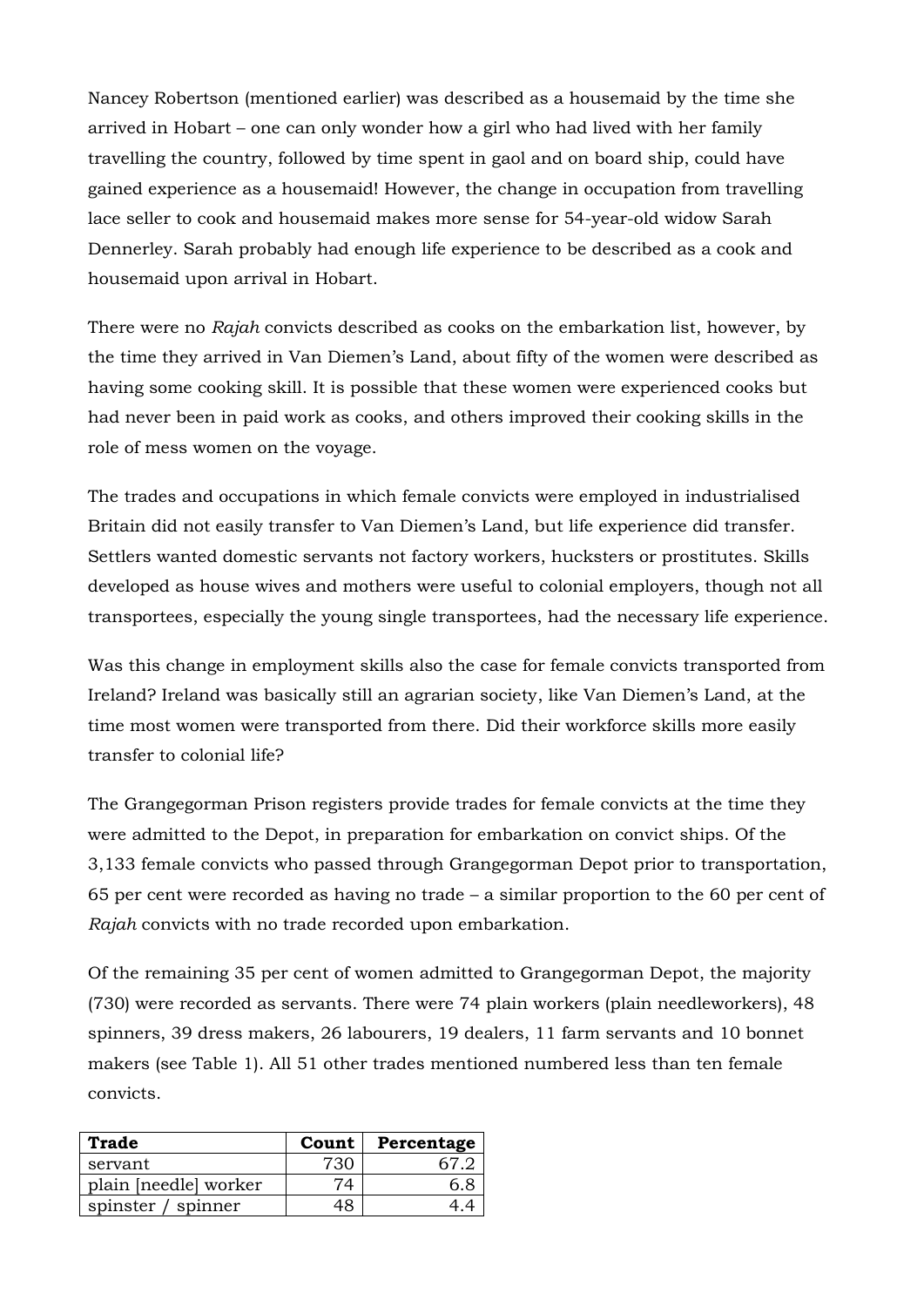| dress maker  |  |
|--------------|--|
| labourer     |  |
| dealer       |  |
| farm servant |  |
| bonnet maker |  |
|              |  |

Table 1: Main trades of Grangegorman Prisoners

Of these 59 trades, only eighteen were not recorded as trades for these women upon arrival in Van Diemen's Land (see slide):

*mill worker; house keeper; peasant; satin stitcher; broker; weaver; cotton weaver; farrier; flax dresser; flax spinner; linen weaver; matron; mill reeler; pin maker; shop keeper; stall keeper; tambour worker; yarn reeler*.

Once again, there was no call in the colony for women with trades related to cloth manufacture. And as with the *Rajah* convicts, by the time the Irish female convicts arrived in Hobart, they had all gained trades, with the majority of them being listed on arrival as housemaids (28%) and country servants (26%) (see Table 2). Some of this skill acquisition may have been learnt in Grangegorman Depot and some may have been developed aboard ship, but the trades stated on arrival may also simply have been life experience skills the women brought with them.

| <b>Trade on Arrival</b> | Count | Percentage |
|-------------------------|-------|------------|
| house maid              | 1,254 | 27.9       |
| country servant         | 1,183 | 26.4       |
| laundress               | 399   | 8.9        |
| nurse maid              | 257   | 5.7        |
| house servant           | 234   | 5.2        |
| farm servant            | 169   | 3.8        |
| nurse girl              | 147   | 3.3        |
| needle woman            | 135   | 3.0        |
| cook                    | 106   | 2.4        |
| kitchen maid            | 103   | 2.3        |
| dress maker             | 54    | 1.2        |
| dairy maid              | 45    | 1.0        |

Table 2: Main trades of Grangegorman Prisoners on arrival in Van Diemen's Land

Thirteen-year-old Judith Beaky was described as having no trade when she was admitted to Grangegorman Depot in March 1849, but was described as a nursemaid when she arrived in Van Diemen's Land on the *Australasia* six months later. It may be that she had some experience nursing her two brothers and two sisters, but this was not considered a trade by the authorities at Grangegorman because it was not paid work.

Both Mary Boyde and Mary Murphy, also transported on the *Australasia*, were described at Grangegorman Depot as mill workers, but described as housemaids upon arrival in Hobart. There was far more call for housemaids than mill workers in the colony.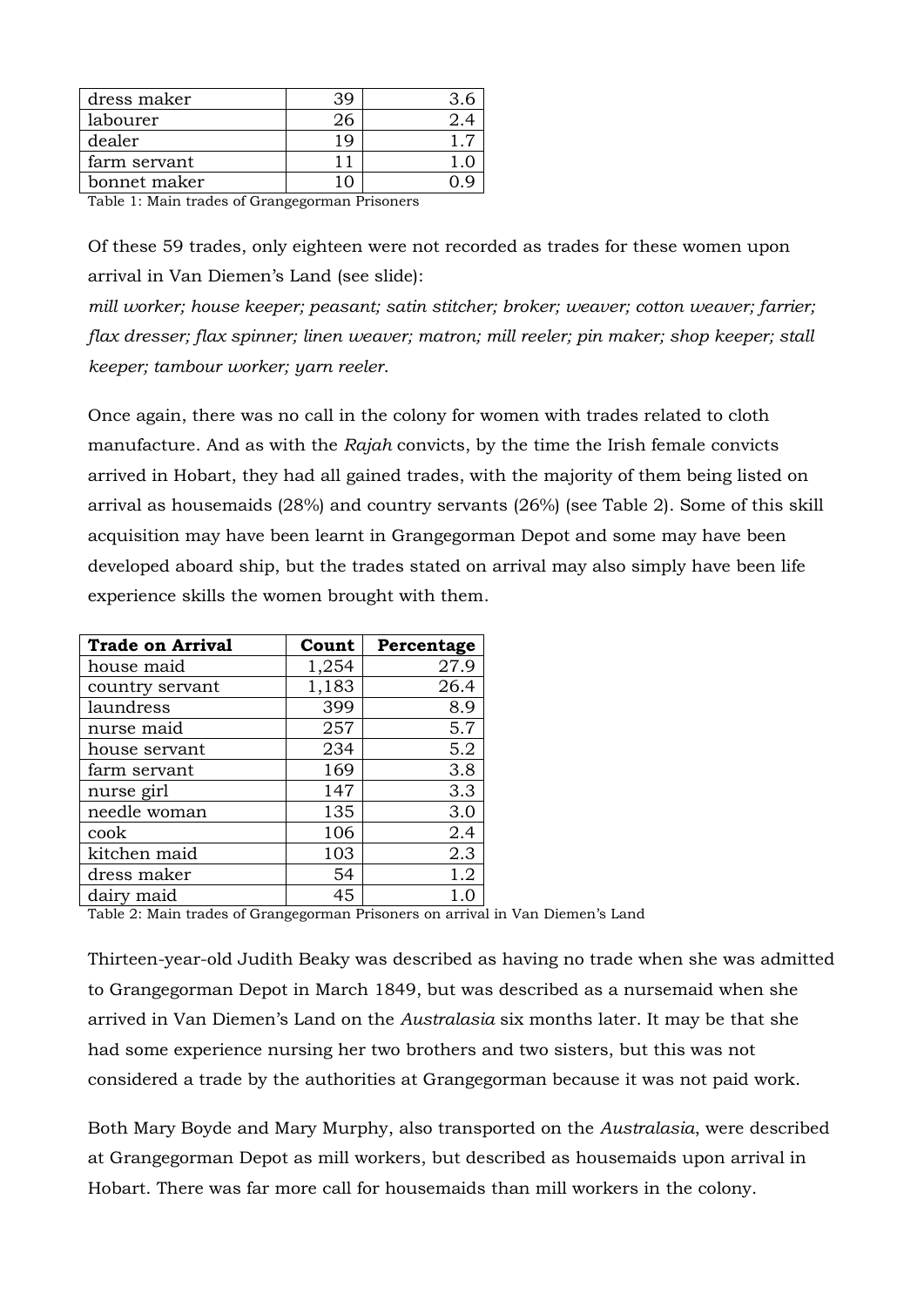So, once again, the trades on arrival were those needed in the households of Van Diemen's Land. However, in comparison to the *Rajah* convicts from Britain, the majority of the trades of the Irish female convicts were 'brought with them' to Van Diemen's Land. Trades stated on arrival most probably also derived from convict women's experience of domestic life. They may not have been employed as a cook or a dairy maid in Ireland, but their life experience would have provided them with many of these domestic skills.

The Grangegorman Prison registers tell us about other things the Irish female convicts left behind and brought with them. Grangegorman was divided into two sections – the Depot and the Prison. Women admitted to the Depot were being prepared for transportation.

The registers for the period 1842 to 1852 contain records for 3,593 women –89.5% (or 3,216) of these women were transported. What happened to the women left behind?

Of the 376 women who were admitted to Grangegorman Depot but not transported, 53.7% were sent back to gaol, usually to the county gaol from which they were transferred to Grangegorman.

| <b>How Disposed Of</b> | Count | Percentage |
|------------------------|-------|------------|
| sent back to gaol      | 202   | 53.7       |
| pardoned               | 54    | 14.4       |
| died                   | 50    | 13.3       |
| transferred            | 34    | 9.0        |
| sent to lunatic asylum | 14    | 3.7        |
| sentence commuted      | 13    | 3.5        |
| discharged             | 6     | 1.6        |
| escaped                |       | 0.3        |
| unknown                | 2     |            |

## **[Slide 8 – Grangegorman prisoners left behind]**

Table 3: Grangegorman Prisoners left behind

The remainder were pardoned, had their sentences commuted, were discharged or transferred, others died, one escaped, and a few were sent to the lunatic asylum (see Table 3). The majority of those pardoned were admitted to Grangegorman Depot towards the end of the transportation period.

The average age of the convicts admitted to Grangegorman Depot was 27.3 years. However, the average age of the convicts transported from Grangegorman Depot was 26.4 years, and the average age of the convicts left behind was 35.2 years. The oldest woman to be admitted to Grangegorman Depot was 73-year-old Judith Keogh. She was admitted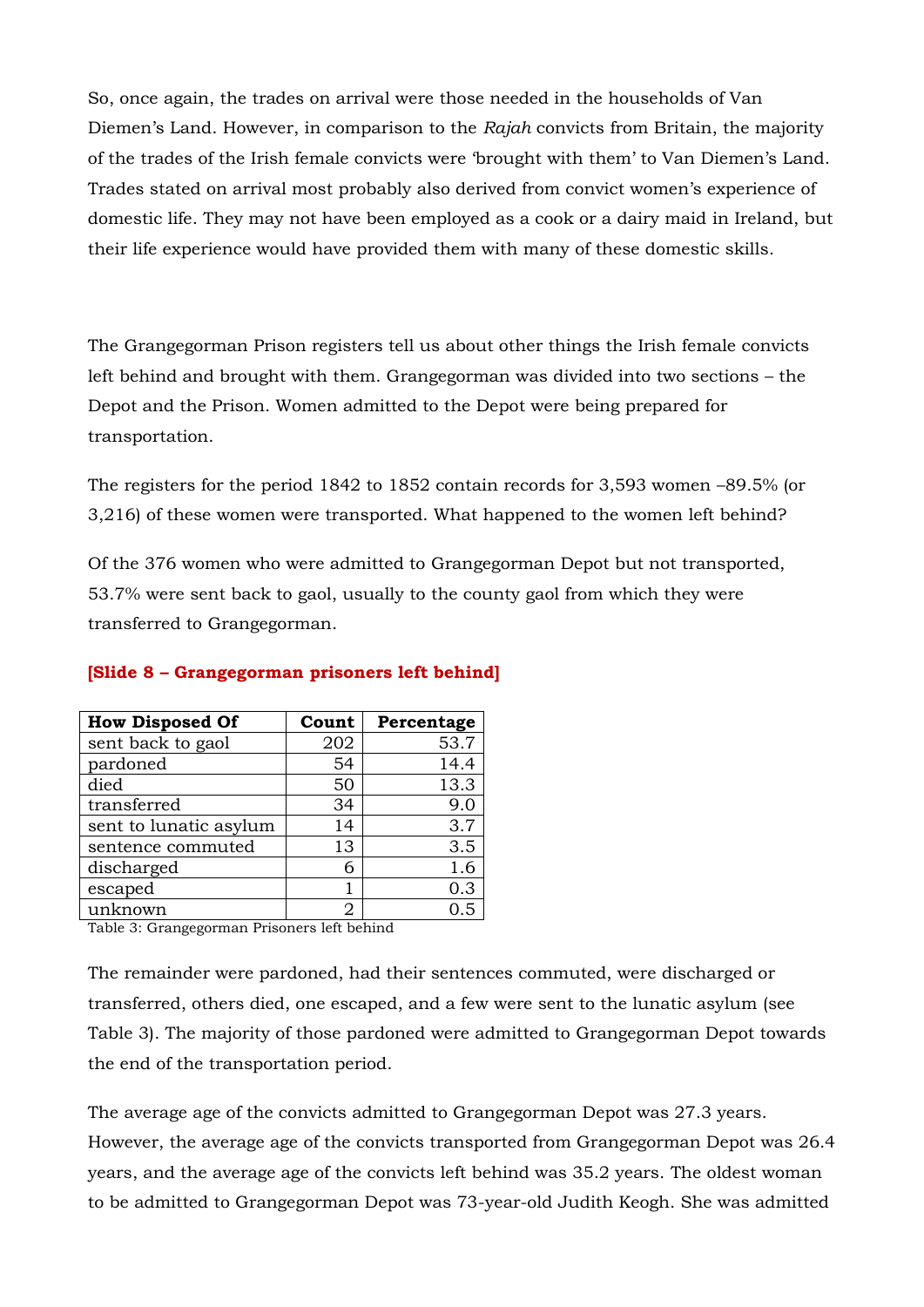in March 1849 but sent back to Clare County Gaol in August the following year. In comparison, twelve-year-old Mary Ryan and Mary Smith were transported on the *John Calvin* and *Waverley*, respectively. This indicates that the authorities, which included the Surgeon Superintendent of the transport ship, were more likely to select healthy women of child-bearing age for transportation.

| <b>How Disposed Of</b> | <b>Average Age</b> | Count |
|------------------------|--------------------|-------|
| sent back to gaol      | 38.7               | 202   |
| pardoned               | 33.0               | 54    |
| died                   | 28.7               | 50    |
| transferred            | 28.4               | 34    |
| sent to lunatic asylum | 33.2               | 14    |
| sentence commuted      | 32.8               | 13    |
| discharged             | 40.7               |       |
| escaped                | 24.0               |       |
| <b>Overall</b>         | 35.2               |       |

Table 4: Grangegorman Prisoners left behind

Those sent back to their county gaol, pardoned, sent to a lunatic asylum, discharged or had their sentence commuted were much older, on average, than those transported to Van Diemen's Land (see Table 4). However, this difference in average age was less pronounced for those women with children. Sixteen per cent (or 507) of the women transported from Grangegorman had children with them and eighteen per cent (or 69) of the women left behind were admitted to Grangegorman with children.

The average age of women transported with children was 32.1, whereas the average age of women left behind with children was 33.5. This indicates that older women with children were more likely to be transported than older women without children. Sixtyyear-old Johanna Murphy was transported on the *Blackfriar* in 1851 bringing with her eleven-year-old daughter Eliza Boyne.

Marital status also played a role in who was transported and who was left behind. Single women were more likely to be transported, and married or widowed women were more likely to be left behind (see Table 5).

| <b>Marital Status</b> | <b>Transported %   Left Behind %</b> |      |
|-----------------------|--------------------------------------|------|
| single                | 73.4                                 |      |
| married               | 18.5                                 | 33., |
| widow                 |                                      | 1 O  |

Table 5: Marital status of Grangegorman prisoners

However, if the women had children admitted with them to Grangegorman Depot, then the opposite was the case – single women with children were less likely to be transported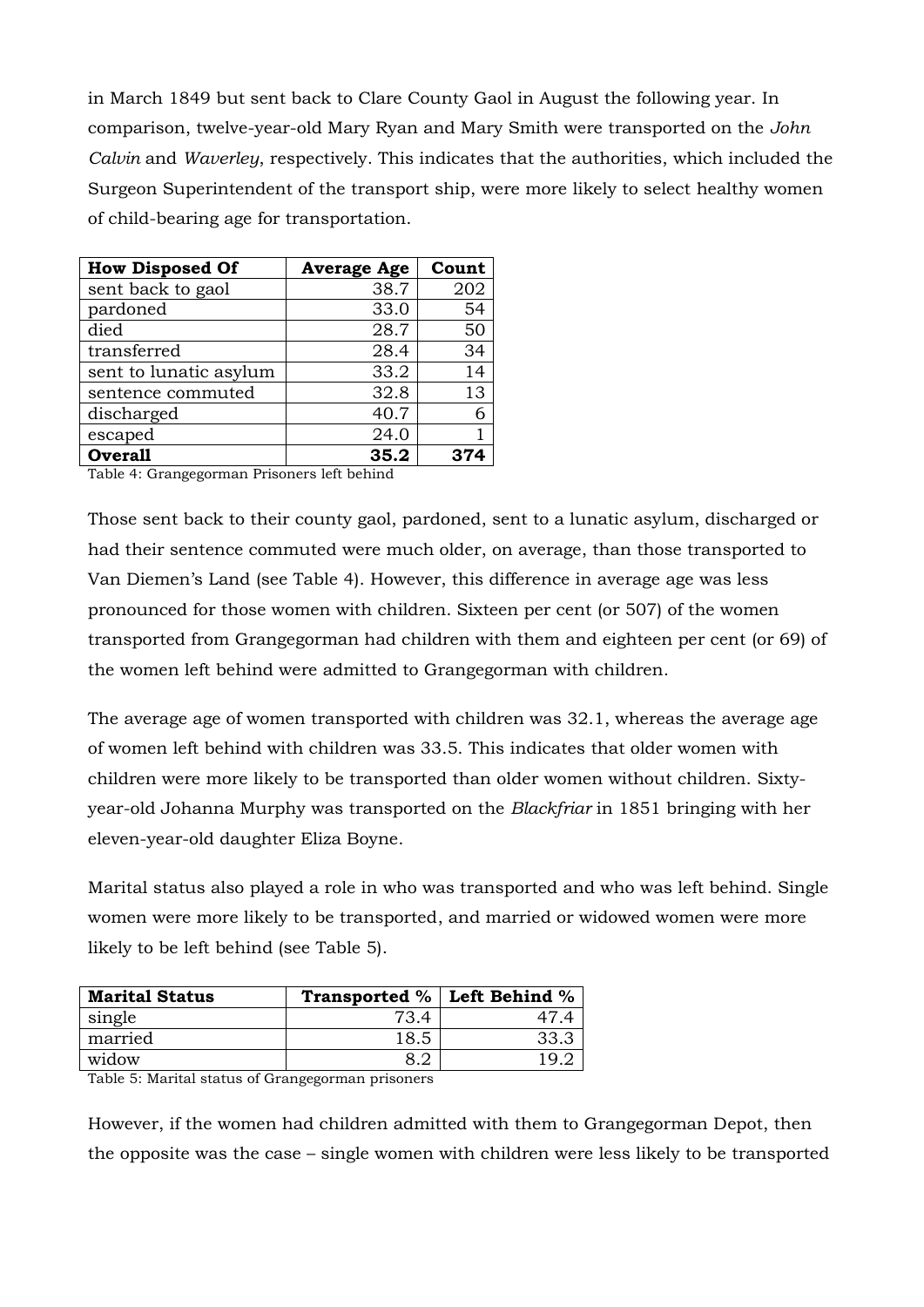than single women without children, and married and widowed women with children were more likely to be transported than those without children (see Table 6).

| <b>Percentage of Convicts</b> | Single | <b>Married</b> | Widow |
|-------------------------------|--------|----------------|-------|
| Transported                   | 73.4   | 18.5           | 8.2   |
| transported with children     | 7.2    | 41.9           | 35.0  |
| transported without children  | 92.8   | 58.1           | 65.0  |
| Left Behind                   | 47.4   | 33.3           | 19.2  |
| left behind with children     | 11.4   | 28.5           | 19.7  |
| left behind without children  | 88 R   | 71.5           | 80 3  |

Table 6: Marital status of Grangegorman prisoners with and without children

Many of the women transported, both from Ireland and on the *Rajah*, were accompanied by relatives, friends and partners in crime. Johanna Murphy (mentioned above), was transported with her 36-year-old sister, Eliza Ryan, as well as her having her daughter on board.

However, female convicts also left behind relatives, friends and partners in crime. For example, Susan Hamilton and her daughters Jane Allen Hamilton and Elizabeth Hamilton were tried at Londonderry in March 1848 for stealing hens, geese and turkeys. They were admitted to Grangegorman Depot a month later, but Jane Allen was sent back to the county gaol just two months after admission whereas mother Susan and daughter Elizabeth sailed on the *Lord Auckland* in October 1848. There is no note on the Grangegorman Prison register as to why nineteen-year-old Jane Allen was sent back to the county gaol – it may be that she was pardoned or had her sentence commuted.

Mary Rooney, for example, was sent back from Grangegorman Depot to Louth County Gaol because her sentence was commuted; and 33-year-old Bridget Burke was given a free pardon and sent home on 9 September 1850. Bridget was tried at Waterford on 5 January 1849 for receiving stolen goods and admitted to Grangegorman Depot on 25 February 1849. Tried and transferred from Waterford County Gaol to Grangegorman Depot with Bridget were sixty-year-old Catherine Burke (possibly a relation) and 25-yearold Ellen Manley, both charged with larceny, and thirty-year-old Mary Costello, also charged with receiving stolen goods. Both Catherine and Ellen were sent back to the county gaol, but Mary was transported on the *Australasia*. It is not recorded if Catherine and Ellen were also pardoned.

Mother and daughter, 42-year-old widow Ellen Burke and fourteen-year-old Mary Burke, were tried together at Waterford City for stealing bed clothes and admitted to Grangegorman Depot on 17 April 1848. Mary died at Grangegorman just thirteen days later. Ellen was transported on the *Kinnear* sailing from Dublin the following month.